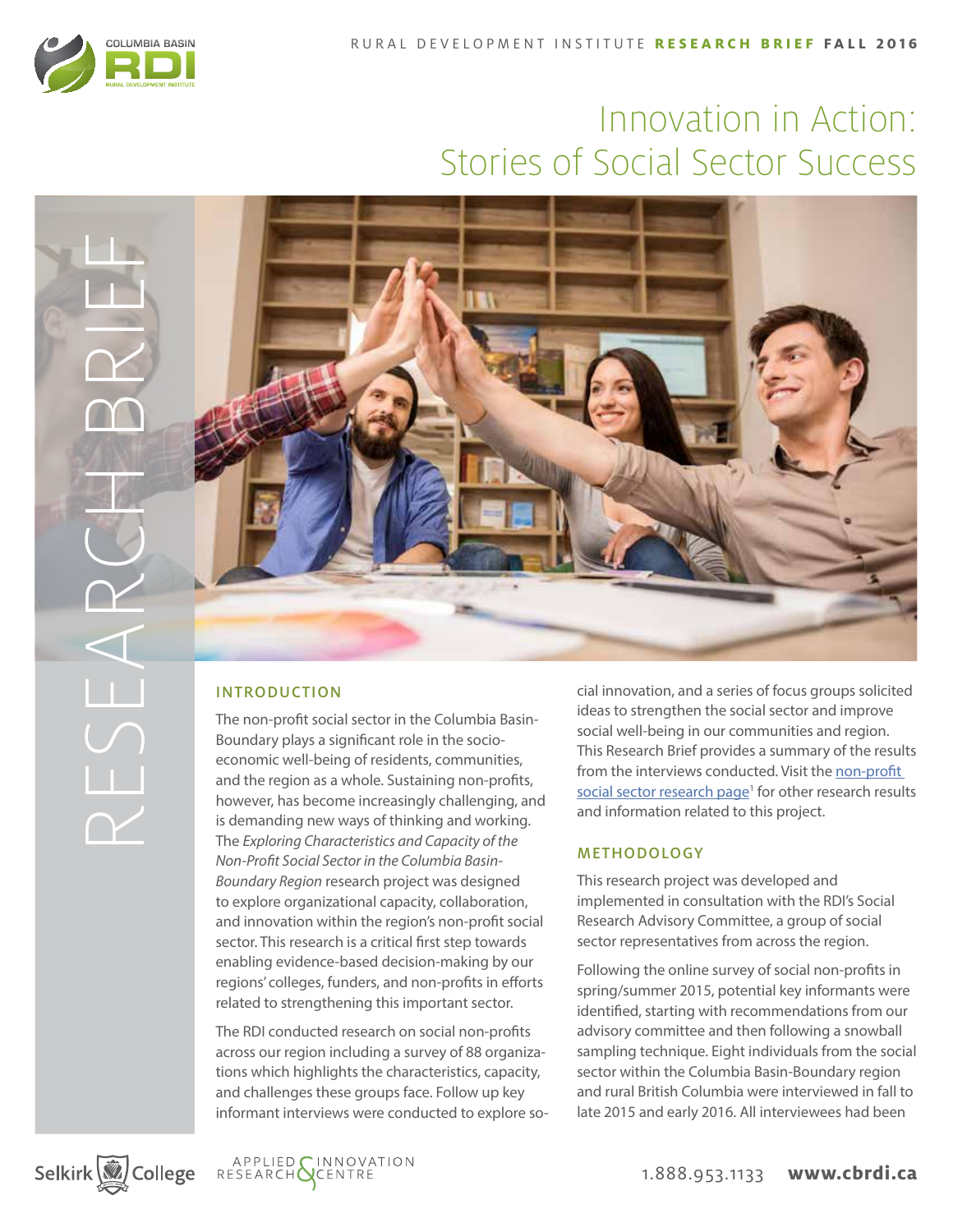in leadership roles related to a social innovation initiatives. The interview was semi-structured, including the following questions as a guide:

- 1. Why did you innovate?
- 2. What were the outcomes?
- 3. What made it successful?
- 4. What did you learn?
- 5. How can this idea become common practice?
- 6. Who else should I speak with?

Participants were provided with the above questions one week in advance of the interview. Interviews were conducted face-to-face where possible, or otherwise by telephone, and audio recorded. Data analysis employed grounded theory to identify common themes and key insights.

## INTERVIEW RESULTS

#### WHY INNOVATE?

There are several factors that can contribute to why organizations innovate. *Organizational threats* were one of the main themes that emerged from the interviews. Threats can include loss of funding and capacity, and the security of the organization or sector as a whole. As one interviewee noted, "we were under threat, as a group of organizations, under threat of an extreme loss of funding and real withdrawal of our service capacity… when the government made some huge cuts". Innovation signals a change in the way groups are operating. "We need[ed] to stand up and stand together and create a safety net for ourselves so that we could continue to have capacity to serve the region". Threats are also related to *growing social issues* and the external socio-economic pressures that communities may face. Social innovation is thus part of a larger community development process, as one interviewee explained. In our region, this often requires adapting a model made for an urban setting to our rural context.

Several interviewees stated that innovation is equal to *evolution*. "Everything must evolve, one way or another" and "non-profits have to evolve around the community". Innovation is equated with *survival*, and with *success*. "You always have to be innovative to be successful. To just keep doing the same old same old, doesn't seem to work, especially in a small town." Innovation is about *staying relevant,* 

and *continuous quality improvement*. Interviewees were motivated to innovate by a desire to improve service delivery to ensure the best client experience.

Innovation is also about *efficiencies*. As one interviewee said, by "being innovative you are able to stretch your dollars". Groups are "thinly stretched" so working together allows for meeting shared needs and *achieving greater results*. Working together allows people to "pool money and resources". Innovation was likened to collaboration by several interviewees.

Another factor why groups innovate is that people are genuinely *interested in working together*. There is an understanding of the benefits of innovation and collaboration and the opportunity to learn from one another and improve outcomes. Often it is the people and organizations who are curious and studious, and have the interest and skills to bring people together who will be leaders in such efforts.

#### WHAT MAKES INNOVATION SUCCESSFUL?

Interviewees were asked about what made their innovation successful and what they learned from the process. There were several themes and key insights that emerged from the interviews that can be helpful for any group seeking to ensure a successful innovation.

One of the most common comments was that *innovation requires people who are committed*. One interviewee said their innovative project was successful because of "the particular individuals at that time". You need "people who are committed" and "people who care". They must be confident and passionate, and have a readiness and willingness to do things differently. This often requires *good leadership*. "In any case study, you need to have a champion".

A related theme is having the *capacity* to pursue the idea. Capacity comes in different forms, including *human resources*. According to interviewees, success arises by empowering people and building on their strengths. An important contributor to success is having *highly capable staff* who can coordinate the work. Interviewees remarked that having the same staff over a period of time greatly helps as innovation is a process of evolution that takes time. That *consistent person* can be critical in a collaboration, and if/when that central person changes, it can make or break the initiative. In some cases, *coor-*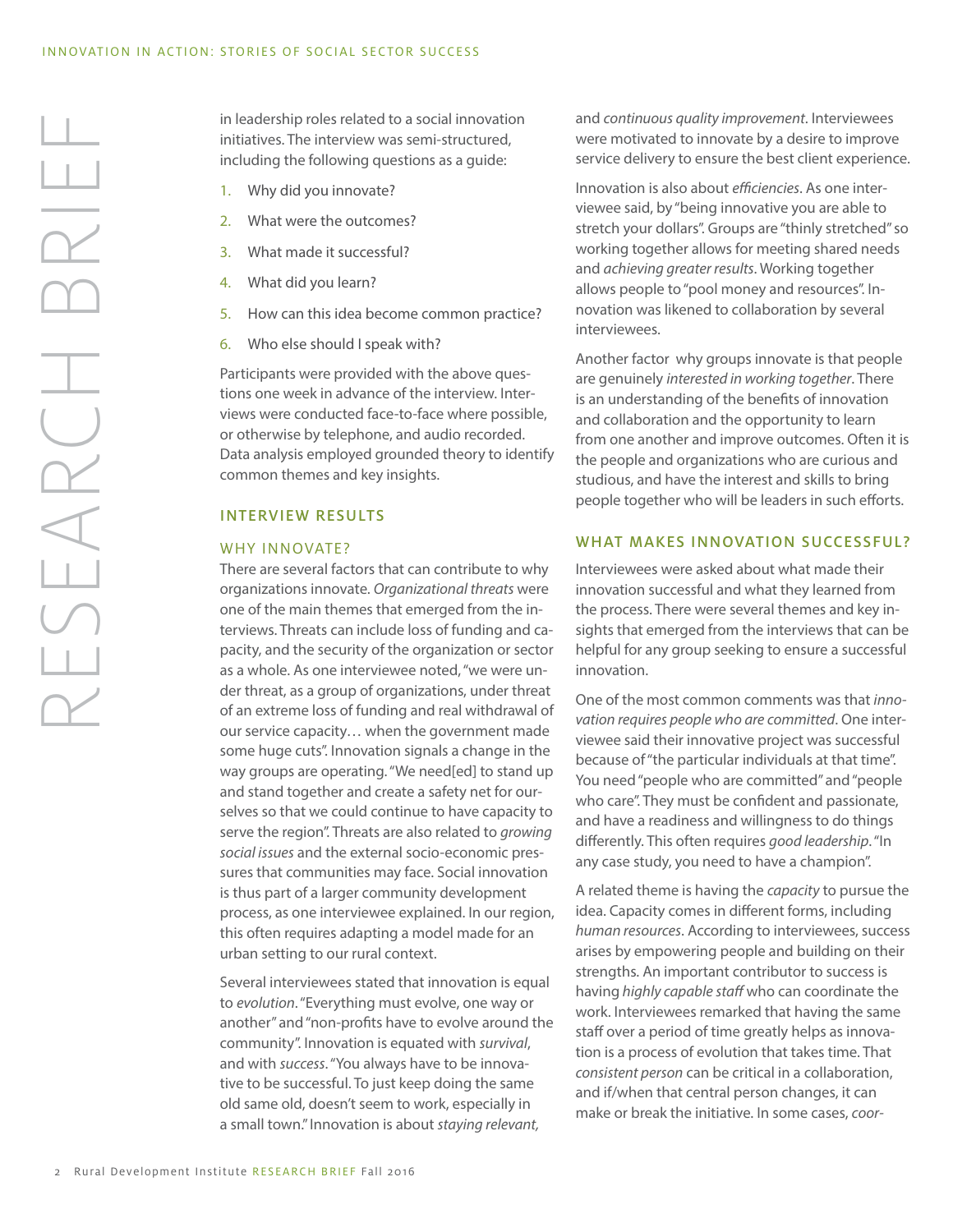*dination* was shared across a group of people. A shared management approach appears to be an emerging model for leadership of innovation and collaboration in the social sector and was fundamental to some of the projects described during the interviews. We had a "high functioning team", said one interviewee, which allowed the innovation to flourish.

Capacity is also about *financial resources*, as noted by most interviewees. Seed funding is often required, as well as core on-going resources for coordination. For several groups it was a partnership or co-operative approach that allowed for the sustainability of the initiative.

These collaborative approaches however required *appropriate scope and structure* to be fruitful. The scope must be appropriate to the available capacity and geographic scale. There must be a clear goal and plan, and the timing needs to be right. When considering the appropriate structure, several models were mentioned including creating a cooperative of organizations, partnering with local government, embedding within local government, and using a backbone organization to coordinate multiple participants. Regardless of the collaborative approach, several aspects related to *good governance* were mentioned, including ensuring clear guidelines on roles and responsibilities and leadership and control, having protocols for operations, and in many cases, legal agreements in place.

With innovation closely associated with collaboration for most interviewees, there was significant mention of *building relationships* and working together. "You work better by working together". For innovation to be successful "you can't be a lone ranger". "If you have a bright idea, and you keep it to yourself, it probably won't get off the ground". One interviewee explained that they had "worked hard to build relationships". Another said "we understood reciprocity", while others noted the importance of *inclusivity*. Building relationships, *trust*, and a strong network are foundational to collaborative work. We "built relationships… and strengthened that interagency relationship… by bringing the key stakeholders… together again and again and again to work on different things… and so we're all in this together… let's work on this together". Successful innovation entails *bringing people together* around an idea. It means engaging the organization's staff

and board of directors, and including community groups in the conversation, as noted by several interviewees. "What I have learned is if you have an idea, put it out there, and test it, and put it through the wringer and then if it's going to work you'll know before you start throwing money at it… get input, get input, get input, it's so important". Most interviewees noted that *doing research, sharing information, and learning from others* was key to their success.

Working together is not always intuitive though. Sometimes people need to be convinced of the benefits. Often groups are set in a competitive environment because of current funding models. For one interviewee, the innovation "stabilized the marketplace" because it turned groups who were competitors into collaborators. For some, involvement of key players came through an assessment of the potential results of working together. If people can understand and appreciate the probable outcomes, they are more likely to be on board. Having a *common vision and purpose*, and bringing the issue down to the community's "shared values" is often an important part of the process.

Bringing people together relates to another theme that emerged which is that *innovation is place based*; it is set in the context of the community and must be relevant and important. "If [the] community is not behind it, there's no point in doing it". "Social service needs arise in geographic places… They are not in the person. They arrive in a physical place and so the solution has to be in that physical place". There is no cookie cutter approach, as one interviewee pronounced. Another remarked that "it's naïve to believe that these top down structures and policies in particular are in any way having any effect on rural people". There is significant *difference between the urban and rural* context, which must be recognized and respected. In our rural communities, innovation is "always ground up", said one interviewee. Two others noted the importance of a "shared theory of change" – where people take the time to think about how change will occur, and consider what will happen as a result of the work being done before embarking on the innovation.

Another element of success mentioned by a few interviewees is taking a *systems thinking approach*. Innovation requires setting the idea into context, and understanding the whole system and the many

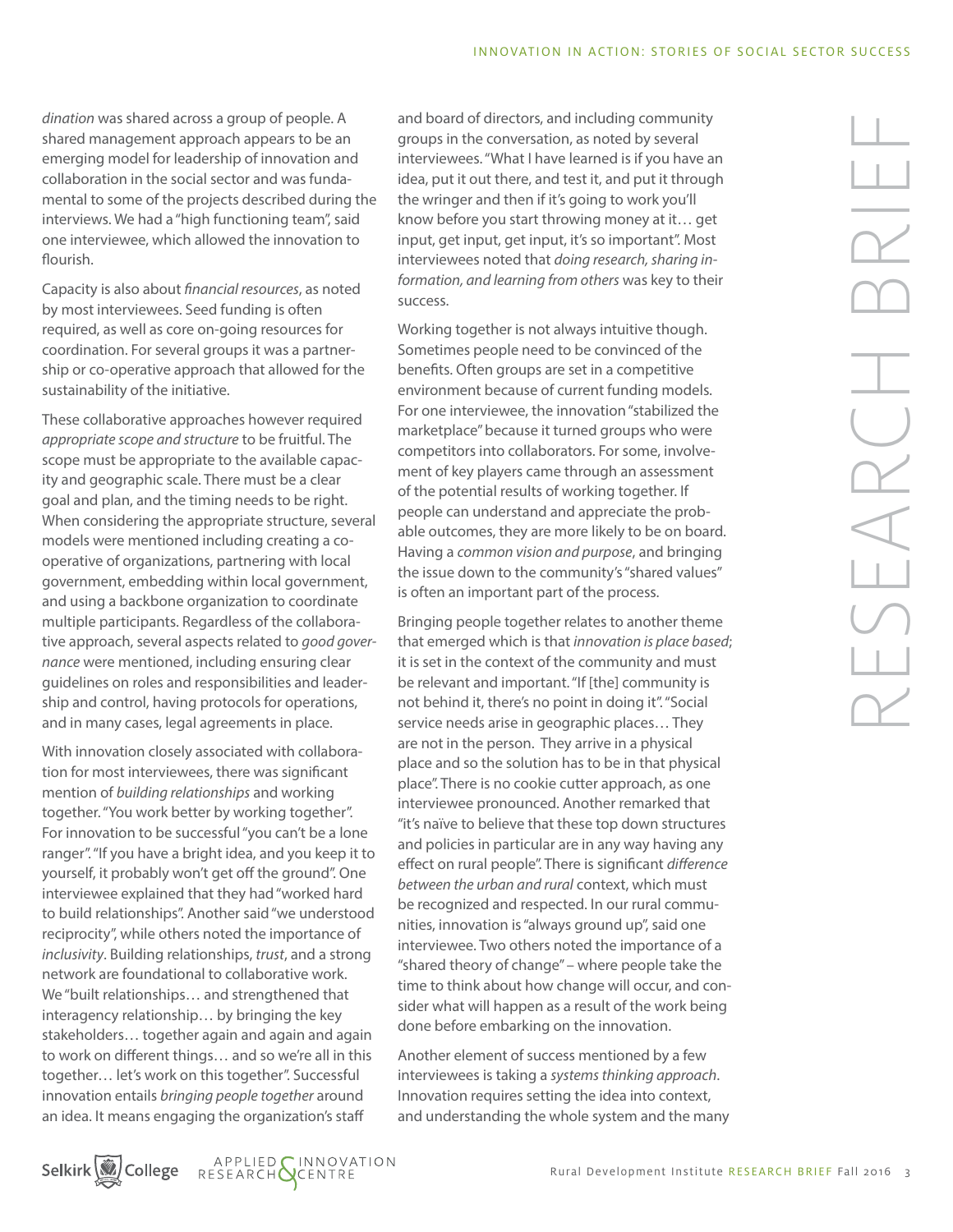dynamics that have influence and impact. As one interviewee noted, social and economic integrity are intertwined, and ultimately all connected to the process of community development. Having a *broad mandate* was also noted because it allows for multiple groups to be involved, and facilitates for various opportunities. Innovation is often about *seizing opportunities*.

A final word of advice from those involved in social innovation initiatives is that sometimes you need to take a "leap of faith". Do not be afraid to take risks and learn from mistakes, and for some, it seems that "social innovation takes magic – an unbelievable streak of luck, good timing, and political support".

#### CREATING A CULTURE OF INNOVATION

During the interviews, participants were asked about how innovation can become common practice – essentially how to foster a culture of innovation within organizations and communities. There were several suggestions offered.

The most common suggestion was *relationship building*. "Everything is about relationships," said one interviewee. "So much is about trust". "Trust is the foundation. If you build it, you'll see turf recede over time". Relationship building needs to occur within an organization, such as among board and staff, as well as across organizations. *Good communication and meeting regularly* were associated common themes. People and groups must get together to share and discuss their goals, needs, plans, and activities. Bringing people together allows for *knowledge sharing* and ensuring that nobody is "reinventing the wheel", a concern expressed by two interviewees. Through building trust and relationships, and sharing ideas, a collaborative can then create a plan for the best approach and use of funds available.

Most interviewees also stressed the importance of solidifying working relationships through *formal agreements.* "You need to build relationships with individuals and work with them to create changes and then you also need to write it into… policies, and change the culture of organizations, which also includes changing the written documents". Establishing a shared understanding of how groups will work together is essential. Embedding this into formal structures ensures resilience and accommodates for changeover in personnel.

Almost all interviewees also noted that creating a culture of innovation requires the "right personalities". "It requires a group of people who get it". *People need to be ready, and make it a priority.* Operating in a generally competitive environment because of funding models, people need to understand that "collaboration makes us stronger". Interviewees commented on different collaboration experiences

– some being fortunate to have a strong group who believed in innovation and working together, with others needing to take the time to convince people about the advantages. It took some time in "helping people to see the benefits, not just for the clients, but also for them." It required explaining and demonstrating that "when people work together they are part of something; they are not working in isolation which can make it a lot more satisfying and meaningful work, [and] not so overwhelming and isolating". Another interviewee noted that "you need buy in from the front line people who are doing the work but you also need buy in from their managers and their organizations to support them to do their work differently". This circles back to the comments related to good communication and relationship building both within and between organizations. It also connects to one interviewee's comment about ensuring a *positive work environment* and *investing in staff*. Human resources are often an organization's biggest asset.

Most interviewees suggested identifying and staying focused on a common vision as a way to foster a culture of innovation. Having a *long term outlook* and a *broad vision* allows for the shared values to emerge and can connect people across sectors. The process sometimes requires bridging geographies in our large rural regions, and *addressing the barriers and challenges* to creating social change. It also means being able to *organize* the many groups to create alignment and focus. One interviewee suggested mapping what organizations are doing – have them self-identify how they can each contribute to the overall health of the community and then they can talk about "what kind of outputs, and more importantly outcomes, do we expect to be achieving together". This can "help them see where they fit in".

A key player in the process of creating a culture of innovation that interviewees remarked on was funders. "Funders have a long way to go" said one interviewee. Most of the barriers and challenges are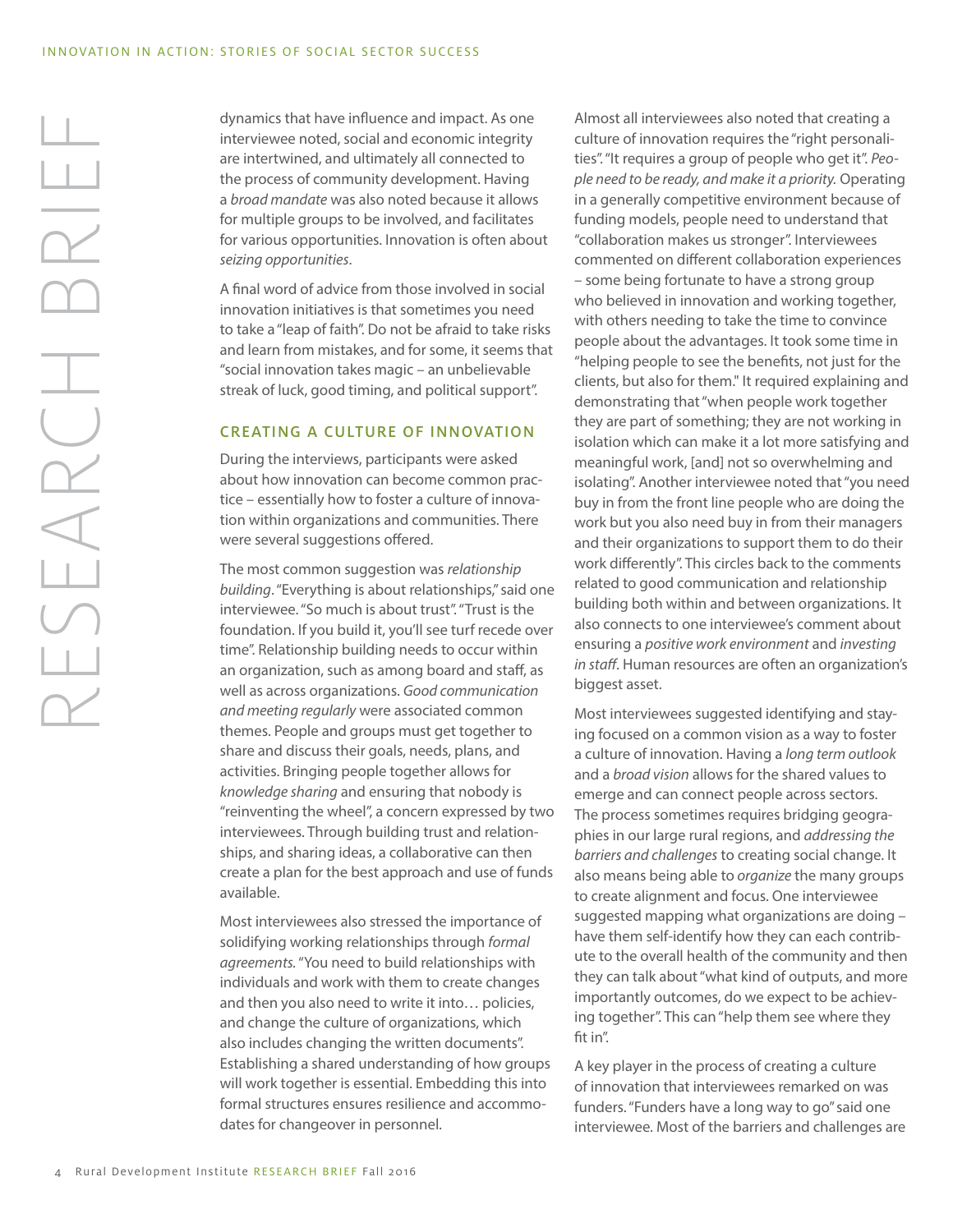about resourcing. *Funders need to change their approach* to foster innovation and collaboration, and recognize that these take resources to be successful. One interviewee explained the importance of a systems approach, and that funders need to see the big picture of how change is happening, what the outcomes and roles of each group are, and understand evaluation so that progress can be assessed.

As one interviewee noted though, "it's hard to create cultural change". Innovation requires a *shift in thinking*, and cultural change frequently comes only through crisis or politics. "You are working on change on so many different levels and fronts" said one interviewee. "Integration is hard", and there can be a fear of losing identity and a fear of change, but as another interviewee remarked, "don't be afraid to merge and to transfer assets". Innovation and collaboration are about *sharing resources* and sometimes that means folding groups and projects into fewer entities. Another interviewee noted that there are already too many distinct groups, even in our small rural towns. Another commented that we "shouldn't be looking at this as individual organizational preservation, but rather our communities, and having the full spectrum of services in all communities". It is about the shared goal of improved social well-being and a strong social sector to deliver the needed services. The innovation process is not always simple, is often *incremental*, and *takes time*. "Collaboration is never done" said one interviewee. Another said, "I learned that collaboration and changing practice takes a lot of time and patience". Creating a culture of innovation requires *continuous learning*, sharing, and adapting. If you can show success, then build on it, and "prove that it works". With each thriving project an appreciation builds, and a culture that embraces innovation develops.

## STORIES OF INNOVATION

There are several examples of innovation across the Columbia-Basin Boundary region. While not a comprehensive list, highlighted here are a few stories of success within the social sector. For a list and map of social sector organizations across the Columbia Basin-Boundary please see the *inventory<sup>2</sup>* on the RDI's Digital Basin



KOOTENAY BOUNDARY Community Services Co-operative

#### **Kootenay Boundary Community Services**

**Cooperative** is one of the first regional social service cooperatives in Canada. Its 14 members are community-based, non-profit, social service organizations operating throughout the West and East Kootenays and Boundary regions. Members work in collaboration to support and strengthen the capacity of each agency, to plan and deliver service innovations and projects, and to provide training opportunities for community services staff and volunteers.

One of the Cooperative's current projects is the **SKY (Safe Kids & Youth) Coordinated Response** initiative which aims to ensure that children and youth who come forward with experiences of abuse, violence or neglect receive a coordinated, holistic and seamless experience that minimizes re-traumatization. SKY is a unique rural model designed to achieve the same benefits of a Child & Youth Advocacy Centre, across a geographically disperse and mountainous region. Coordination and collaboration among member agencies and community partners is key to creating the intended result.

Visit [www.thekoop.ca](http://thekoop.ca/)



#### **Community Connections Society of Southeast**

**BC** (CCS) is a non-profit charitable organization that provides integrated, accessible social services to individuals and families throughout the East Kootenay Region. To respond to community needs CCS delivers quality services both directly and through community partnerships. Originally a women's collective formed to provide safe harbor to women fleeing domestic violence, the agency has grown considerably over the years and has taken in new programs in response to emerging local needs.

CCS manages two hubs of services: **Kootenay Child Development Centre** and **Cranbrook Family Connections**. Both hubs are a combination of programs that are managed by CCS and programs/services that community partners manage but with whom

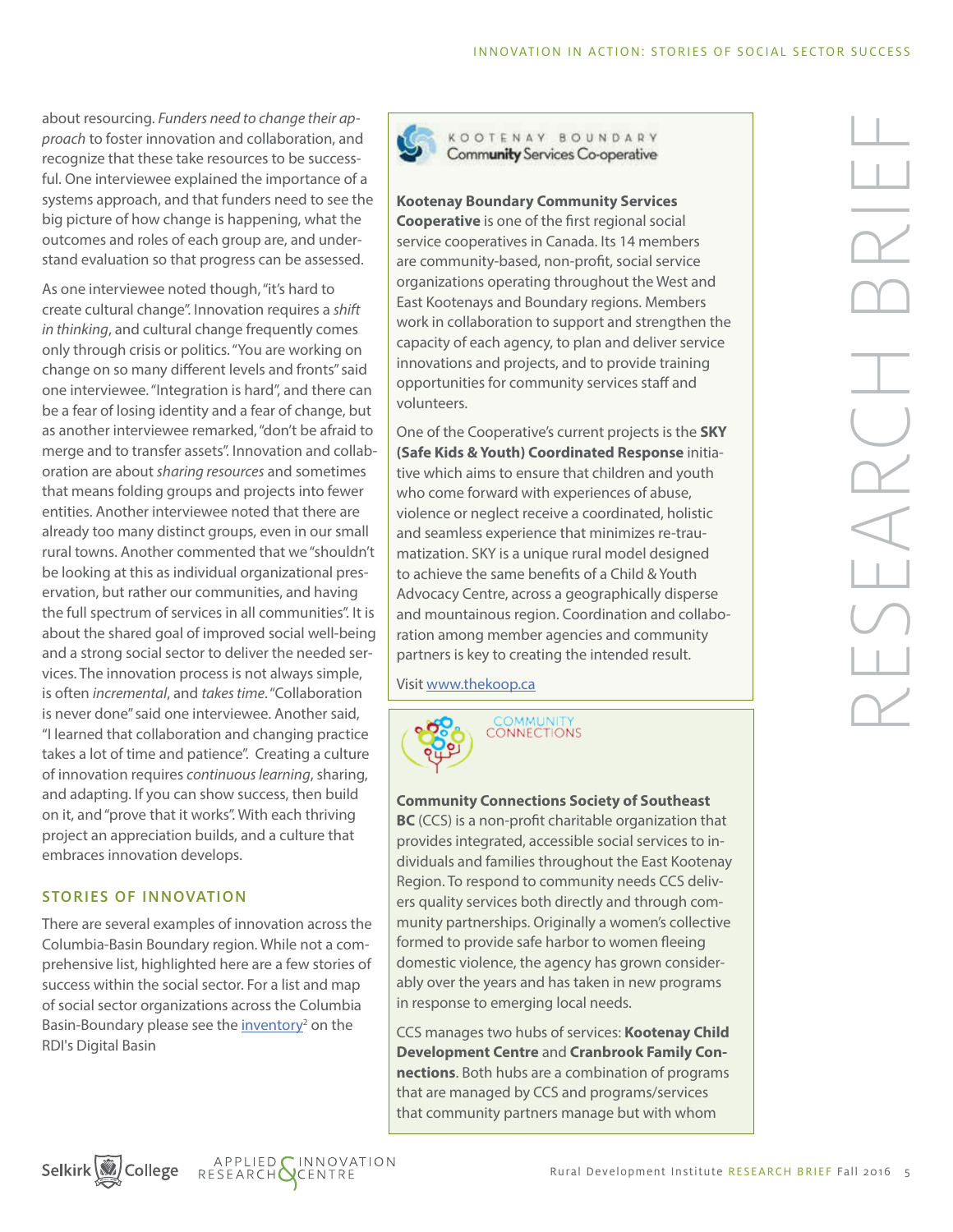CCS shares the space and the same philosophy of collaborative service delivery.

See [www.ccscranbrook.ca](http://www.ccscranbrook.ca/)



The Columbia Basin Alliance for Literacy

**Columbia Basin Alliance for Literacy** is the Columbia Basin and Boundary's non-profit literacy organization, working in 77 communities across south-eastern BC. Sixteen Community Literacy Coordinators work collaboratively and with local advisory committees to provide literacy programs and services for people of all ages.

Visit [www.cbal.org](http://www.cbal.org/)



The **City of Revelstoke Community Social Development Committee** is comprised of community social sector professionals, business representatives, community members and City councilors. The committee's primary objective is to facilitate proactive planning and action for positive social change with the support of a paid coordinator. The **Social Development Coordinator** addresses community wide issues by: supporting social sector capacity building; conducting higher level planning – including data collection, trend analysis, community consultation, developing mitigation strategies, and setting priorities for action; and supporting action on community priorities through partnership development, accessing funding, and project and program development and oversight.

See [www.revelstokesocialdevelopment.org](http://www.revelstokesocialdevelopment.org/)

**Creston Community Networking Group**. For the last 15 years this community network has been meeting once per month to exchange information and share ideas. A true interagency network, there are about 40 members including the full range of groups from across the community - non-profits, local government, emergency services, churches, the college, senior services, RCMP, media, and many others. The meetings are efficient, lasting only one hour, with each participant providing a 1 to 2-minute update on current activities. Everyone has an opportunity to share, and this relationship and network building has resulted in collaboration on various local initiatives.

**West Kootenay Boundary Regional Administrators' Group (WKBRAG)** is a coalition of executive directors of 23 social service agencies across the West Kootenay Boundary who meet quarterly to share information and ideas, collaborate on activities, and learn from one another. **PRISM** (Partners in a Regional Integrated Service Model) is an innovative project that emerged from these regular meetings where 13 of the WKBRAG agencies have partnered to develop a model for implementing fully integrated, region-wide service streams for the delivery of specific types of government-funded services. This model would involve multiple agencies delivering a defined service (for e.g. Family Support Services) in an integrated, collaborative, and seamless way through one contract with a host agency in the region. Services would reflect and honour individual community needs and be locally delivered, yet service delivery would be based on a common model of practice, job descriptions, service standards, supervision, training, and case management processes. Data would be gathered regionally and would inform local and region-wide reporting and would target quality improvement efforts. The contracting process with government would involve collaboration with respective Ministries regarding service deliverables that are based on regional demographics, needs, and actual data. Developed in 2015, the PRISM model has yet to be implemented as funds are required to help partner organizations develop appropriate internal structures to support this approach.

For more information on PRISM or WKBRAG, contact Jim Fisher (jimfisher.kfp@telus.net) or Rona Park (rpark@nelsoncommunityservices.ca).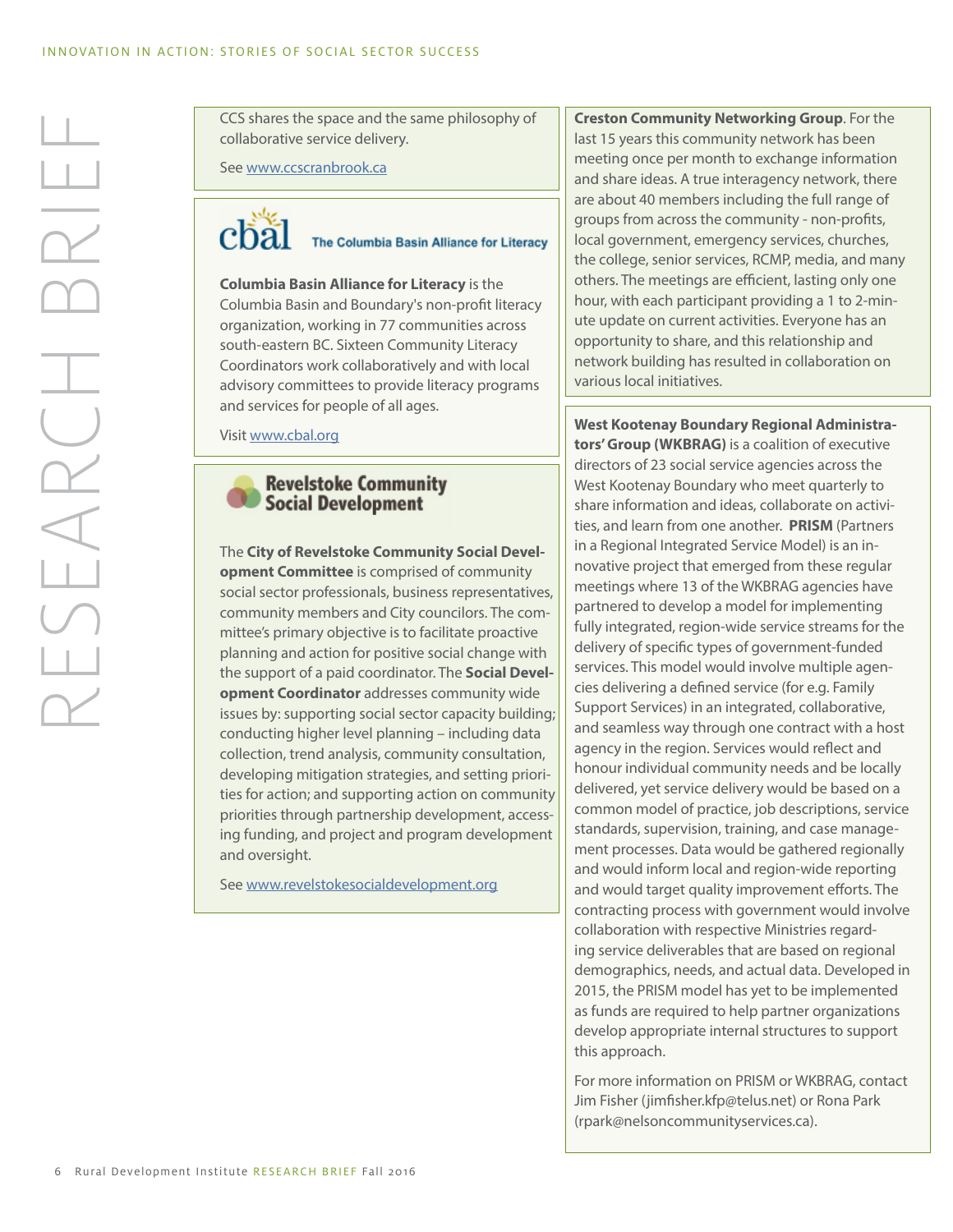#### INNOVATION IN ACTION: STORIES OF SOCIAL SECTOR SUCCESS

## OTHER CANADIAN SOCIAL INNOVATION ORGANIZATIONS

- BC Rural Network [\(http://www.bcruralnetwork.ca/](http://www.bcruralnetwork.ca/))
- BC Partners for Social Impact and Hubcap BC's Social Innovation Hub [\(http://www.hubcapbc.ca/\)](http://www.hubcapbc.ca/)
- BC Social Innovation Council and BC Ministry of Social Development and Social Innovation [\(http://www2.gov.bc.ca/gov/content/](http://www2.gov.bc.ca/gov/content/governments/organizational-structure/ministries-organizations/ministries/social-development-and-social-innovation) [governments/organizational-structure/](http://www2.gov.bc.ca/gov/content/governments/organizational-structure/ministries-organizations/ministries/social-development-and-social-innovation) [ministries-organizations/ministries/social](http://www2.gov.bc.ca/gov/content/governments/organizational-structure/ministries-organizations/ministries/social-development-and-social-innovation)[development-and-social-innovation](http://www2.gov.bc.ca/gov/content/governments/organizational-structure/ministries-organizations/ministries/social-development-and-social-innovation))
- Centre for Social Innovation and Impact Investing at UBC Sauder [\(http://www.sauder.ubc.](http://www.sauder.ubc.ca/Faculty/Research_Centres/Centre_for_Social_Innovation_and_Impact_Investing) ca/Faculty/Research\_Centres/Centre\_for\_Social Innovation and Impact Investing)
- Centre for Social Innovation ([http://](http://socialinnovation.ca/innovation/models) [socialinnovation.ca/innovation/models](http://socialinnovation.ca/innovation/models))
- Fraser Basin Council [\(http://www.fraserbasin.bc.ca/\)](http://www.fraserbasin.bc.ca/)
- Innoweave Practical Solutions for Social Innovation [\(http://innoweave.ca/\)](http://innoweave.ca/)
- Mowat NFP ([http://mowatcentre.ca/research/](http://mowatcentre.ca/research/mowat-nfp/) [mowat-nfp/\)](http://mowatcentre.ca/research/mowat-nfp/)
- MaRS Centre for Impact Investing [\(http://](http://impactinvesting.marsdd.com/) [impactinvesting.marsdd.com/](http://impactinvesting.marsdd.com/))
- Ontario Non-Profit Network [\(http://theonn.ca/\)](http://theonn.ca/)
- RADIUS SFU Social Innovation Lab and Venture Incubator (<http://www.radiussfu.com/>)
- RECODE ([http://www.re-code.ca/\)](http://www.re-code.ca/)
- Sparc BC [\(http://www.sparc.bc.ca/](http://www.sparc.bc.ca/))
- Social Enterprise Canada and enp British Columbia ([http://www.](http://www.socialenterprisecanada.ca/) [socialenterprisecanada.ca/](http://www.socialenterprisecanada.ca/))
- Social Innovation Generation [\(http://www.](http://www.sigeneration.ca/) [sigeneration.ca/\)](http://www.sigeneration.ca/)
- Tides Canada [\(http://tidescanada.org/](http://tidescanada.org/))
- TechSoup Canada [\(http://www.techsoupcanada.ca/\)](http://www.techsoupcanada.ca/)
- The Winnipeg Boldness Project [\(http://www.winnipegboldness.ca/\)](http://www.winnipegboldness.ca/)
- Tamarack Institute for Community Engagement [\(http://www.tamarackcommunity.ca/\)](http://www.tamarackcommunity.ca/)
- Vibrant Communities Canada [\(http://www.vibrantcommunities.ca/\)](http://www.vibrantcommunities.ca/)
- Waterloo Institute for Social Innovation and Resilience (WISIR) [\(https://uwaterloo.ca/](https://uwaterloo.ca/waterloo-institute-for-social-innovation-and-resilience/) [waterloo-institute-for-social-innovation-and](https://uwaterloo.ca/waterloo-institute-for-social-innovation-and-resilience/)[resilience/\)](https://uwaterloo.ca/waterloo-institute-for-social-innovation-and-resilience/)

# REFERENCES & RESOURCES

- 1. http://www.cbrdi.ca/research-areas/appliedresearch/non-profit-social-sector/
- 2. http://www.cbrdi.ca/digitalbasin/wpPrtDriver.php? Community=Select%2520a%2520Community&Th eme=Wellness&Pillar=Social&Category=Social%20 Svc%20Organizations&AdjustExtent=1